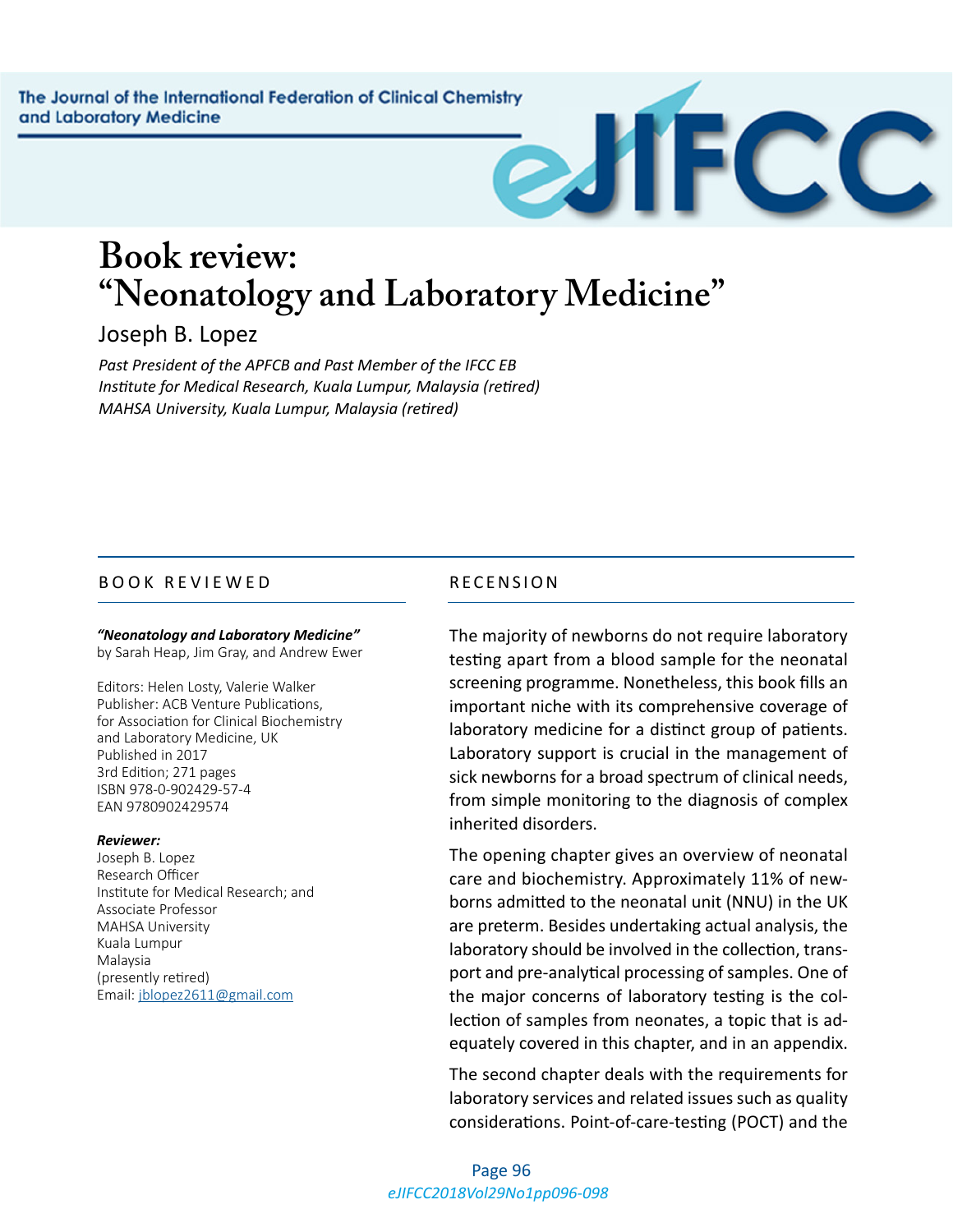factors deciding its use are discussed. Credit should be given to the authors for discussing ethical issues in the laboratory testing of neonates in this, and some other chapters.

Most of the remaining chapters cover the underlying pathophysiology of the clinical problems that are encountered in neonates and the interpretation of related laboratory results. Neonates, particularly premature infants, are vulnerable to disorders of electrolyte, water and acid-base metabolism and these are covered in two chapters. The common minor neonatal problems that require laboratory support are jaundice, hypoglycaemia and infection. The chapter on neonatal jaundice covers its pathophysiology and, *inter alia*, provides an algorithm for the investigation of prolonged jaundice. Blood glucose falls rapidly after birth but normalizes by 12 hours of life. Prolonged severe hypoglycaemia can result in death and brain damage and the causes of hypoglycaemia are extensively discussed.

Neonatal laboratory screening is undertaken in the UK, for nine inherited disorders, to identify infants who may be at high risk, for those who are treatable, before symptoms develop. An initial positive screening test is confirmed with specific second-tier diagnostic tests. The advent of rapid high throughput technologies and DNA analysis offer the potential to screen for numerous disorders but the expansion of newborn screening also raises ethical dilemmas and treatment issues. The chapter on Inherited Metabolic Diseases is the longest with 36 pages. Its coverage is wide-ranging with descriptions of the clinical and biochemical manifestations, and the investigations that need to be undertaken.

Haematology and the neonate are covered in a single chapter. Anaemia is a common disorder in neonates. Its causes and a useful diagnostic algorithm of the condition are provided. The

chapter also touches on most common disorders of the haemostatic system.

 Infections can be acquired before, during and after birth. Babies in the NNU are at high risk. The chapter describes the common pathogens, epidemiology, clinical features, diagnosis and management of infections in neonates. The high incidence and mortality of neonatal sepsis worldwide require an earlier diagnosis and more accurate monitoring of the disease [1]. The definition of paediatric sepsis is a matter of controversy, and the conventional tests (WBC and differential count, micro-ESR and CRP) have limitations [2]. Newer molecular tests, the application of proteomics and metabolomics for risk stratification and prognosis, and the clinical use of matrix-assisted laser desorption ionization time-of-flight mass spectrometry (MALDI-TOF MS) for the identification of various bacteria and yeasts, are discussed. The availability of these sophisticated biochemical and molecular tests and of innovative technologies can significantly improve outcomes [1]. A separate chapter discusses the important topic of infection surveillance for prevention and control, and the management of outbreaks of infection.

Babies are not small adults and need their own reference intervals (RI). Although these are provided in this book, the authors have suggested that laboratories should establish their own RI. Since there are numerous challenges in trying to do so for children, it would have been helpful if the authors had addressed the ways this could be done.

The book consists of 15 chapters and 4 appendices. Each chapter begins with a "Summary" and ends with a list of references. Among attractive features of the book are the useful diagnostic algorithms, and tables/figures that conveniently summarize the main body of the text.

There are not many books that comprehensively cover all areas of laboratory medicine. For the